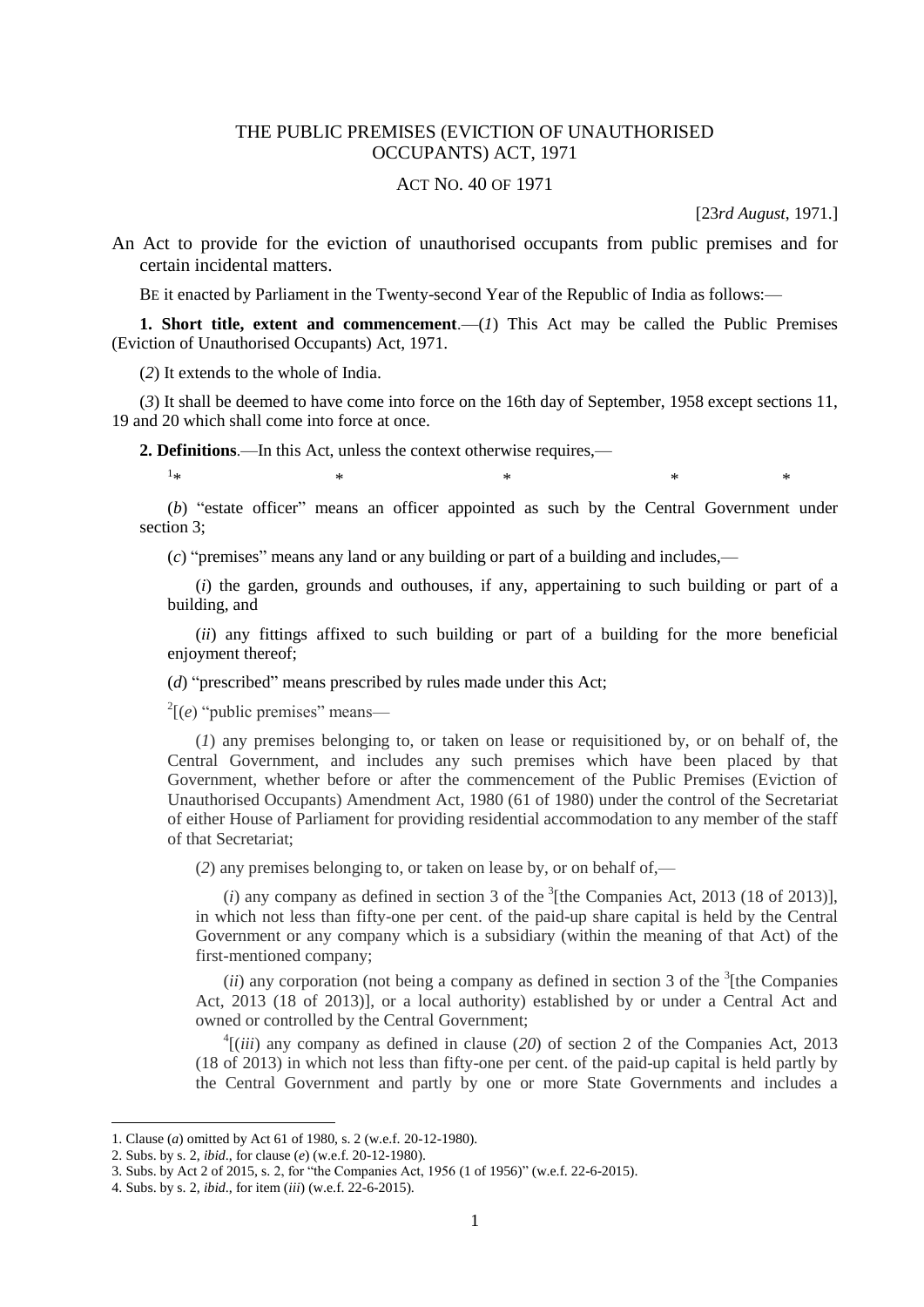company which is a subsidiary (within the meaning of that Act) of the first-mentioned company and which carries on the business of public transport including metro railway.

*Explanation*.—For the purposes of this item, "metro railway" shall have the same meaning as assigned to it in clause (*i*) of sub-section (*1*) of section 2 of the Metro Railway (Operation and Maintenance) Act, 2002 (60 of 2002);

(*iiia*) any University established or incorporated by any Central Act,];

(*iv*) any Institute incorporated by the Institutes of Technology Act, 1961 (59 of 1961);

 $\frac{1}{1}(v)$  any Board of Trustees or any successor company constituted under or referred to in the Major Port Trusts Act, 1963 (38 of 1963);]

(*vi*) the Bhakra Management Board constituted under section 79 of the Punjab Reorganisation Act, 1966 (31 of 1966), and that Board as and when re-named as the Bhakra-Beas Management Board under sub-section (6) of section 80 of that Act, <sup>2\*\*\*</sup>.

 $3$ [(*vii*) any State Government or the Government of any Union territory situated in the National Capital Territory of Delhi or in any other Union territory,

(*viii*) any Cantonment Board constituted under the Cantonments Act, 1924 (2 of 1924); and]

 $(3)$  in relation to the<sup>4</sup>[National Capital Territory of Delhi],—

 $(i)$  any premises belonging to the<sup>5</sup>[Council as defined in clause  $(9)$  of section 2 of the New Delhi Municipal Council Act, 1994 (44 of 1994) or Corporation or Corporations notified under sub-section (*1*) of section 3 of the Delhi Municipal Corporation Act, 1957 (66 of 1957),] of Delhi, or any Municipal Committee or notified area committee,  $2***$ 

(*ii*) any premises belonging to the Delhi Development Authority, whether such premises are in the possession of, or leased out by, the said Authority;]<sup>6</sup>[and],

 $\int$ <sup>7</sup>[(*iii*) any premises belonging to, or taken on lease or requisitioned by, or on behalf of any State Government or the Government of any Union Territory,]

 $<sup>8</sup>$ [(*iv*) any premises belonging to, or taken on lease by, or on behalf of any Government</sup> company as defined in clause (*45*) of section 2 of the Companies Act, 2013 (18 of 2013).

*Explanation*.—For the purposes of this clause, the expression "State Government" occurring in clause (*45*) of the said section shall mean the Government of the National Capital Territory of Delhi;]

 $\mathcal{O}(\ell(4)$  any premises of the enemy property as defined in clause (*c*) of section 2 of the Enemy Property Act, 1968 (34 of 1968);]

(*f*) "rent", in relation to any public premises, means the consideration payable periodically for the authorised occupation of the premises, and includes—

(*i*) any charge for electricity, water or any other services in connection with the occupation of the premises,

(*ii*) any tax (by whatever name called) payable in respect of the premises,

where such charge or tax is payable by the Central Government or the  $^{10}$ [statutory authority];

 $11$ <sup>[</sup>(*fa*) "statutory authority", in relation to the public premises referred to in clause (*e*) of this section, means,—

**.** 

11. Ins. by s. 2, *ibid.* (w.e.f. 20-12-1980).

<sup>1.</sup> Subs. by Act 2 of 2015, s. 2, for item (*v*) (w.e.f. 22-6-2015).

<sup>2.</sup> The word "and" omitted by Act 7 of 1994, s. 2 (w.e.f. 1-6-1994).

<sup>3.</sup> Ins. by s. 2, *ibid*. (w.e.f. 1-6-1994).

<sup>4.</sup> Subs. by s. 2, *ibid*., for "Union territory of Delhi" (w.e.f. 1-6-1994).

<sup>5.</sup> Subs. by Act 2 of 2015, s. 2, for "Municipal Corporation" (w.e.f. 22-6-2015).

<sup>6.</sup> The word "and" added by Act 7 of 1994, s. 2 (w.e.f. 1-6-1994).

<sup>7.</sup> Ins. by s. 2, *ibid*. (w.e.f. 1-6-1994).

<sup>8.</sup> Ins. by Act 2 of 2015, s. 2 (w.e.f. 22-6-2015).

<sup>9.</sup> Ins. by Act 3 of 2017, s. 20 (w.e.f. 7-1-2016).

<sup>10.</sup> Subs. by Act 61 of 1980, s. 2, for "corporate authority" (w.e.f. 20-12-1980).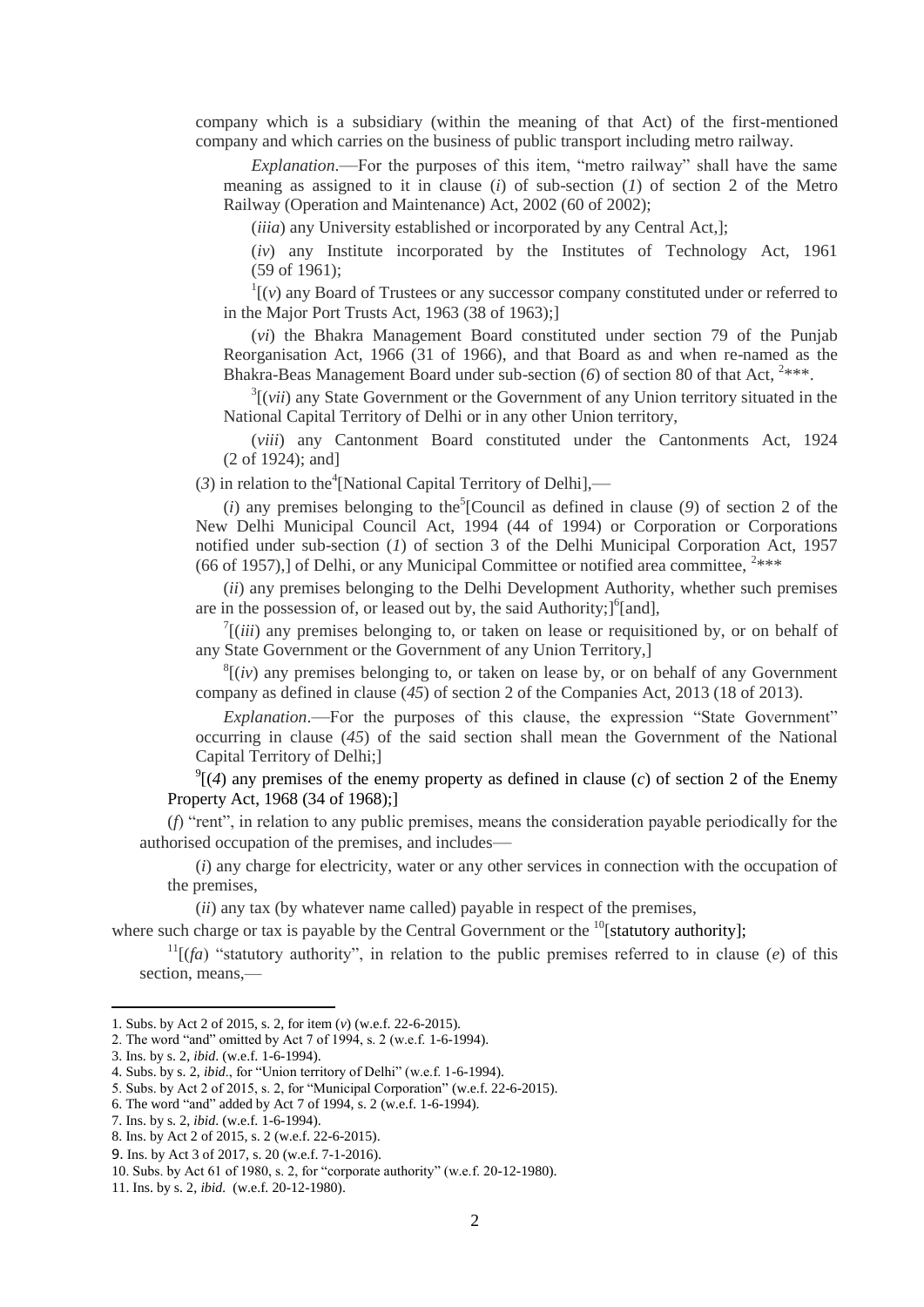(*i*) in respect of the public premises placed under the control of the Secretariat of either House of Parliament, the Secretariat of the concerned House of Parliament,

(*ii*) in respect of the public premises referred to in item (*i*) of sub-clause (2) <sup>1</sup>[and in item (*iv*) of sub-clause (*3*)] of that clause, the company or the subsidiary company, as the case may be, referred to therein,

(*iii*) in respect of the public premises referred to in item (*ii*) of sub-clause (*2*) of that clause, the corporation referred to therein,

 $(iv)$  in respect of the public premises referred to, respectively, in items  $(iii)$ ,  $(iv)$ ,  $(v)$  and  $(vi)$ of sub-clause (*2*) of that clause, the University, Institute or Board, as the case may be, referred to therein, and

(*v*) in respect of the public premises referred to in sub-clause (3) of that clause, the <sup>2</sup>[Council, Corporation or Corporations], Committee or Authority, as the case may be, referred to in that sub-clause;]

 $3\overline{(}f\overline{b})$  "temporary occupation" in relation to any public premises, means occupation by any person on the basis of an order of allotment made under the authority of the Central Government, a State Government, the Government of a Union territory or a statutory authority for a total period (including the extended period, if any) which is less than thirty days;]

(*g*) "unauthorised occupation", in relation to any public premises, means the occupation by any person of the public premises without authority for such occupation, and includes the continuance in occupation by any person of the public premises after the authority (whether by way of grant or any other mode of transfer) under which he was allowed to occupy the premises has expired or has been determined for any reason whatsoever.

**3. Appointment of estate officers**.—The Central Government may, by notification in the Official Gazette,—

 $(a)$  appoint such persons, being gazetted officers of Government<sup>4</sup> [or of the Government of any Union Territory] or officers of equivalent rank of the<sup>5</sup>[statutory authority], as it thinks fit, to be estate officers for the purposes of this Act:<sup>6\*\*\*\*</sup>

<sup>7</sup>[Provided that no officer of the Secretariat of the Rajya Sabha shall be so appointed except after consultation with the Chairman of the Rajya Sabha and no officer of the Secretariat of the Lok Sabha shall be so appointed except after consultation with the Speaker of the Lok Sabha:

Provided further that an officer of a statutory authority shall only be appointed as an estate officer in respect of the public premises controlled by that authority:  $8***$ ]

<sup>9</sup>[Provided also that the Custodian, Deputy Custodian and Assistant Custodian of the enemy property appointed under section 3 of the Enemy Property Act, 1968 (34 of 1968) shall be deemed to have been appointed as the Estate Officer in respect of those enemy property, being the public premises, referred to in sub-clause (*4*) of clause (*e*) of section 2 of this Act for which they had been appointed as the Custodian, Deputy Custodian and Assistant Custodian under section 3 of the Enemy Property Act, 1968;]

(*b*) define the local limits within which, or the categories of public premises in respect of which, the estate officers shall exercise the powers conferred, and perform the duties imposed, on estate officers by or under this Act.

<sup>10</sup>[3A. Eviction from temporary occupation.—Notwithstanding anything contained in section 4 or section 5, if the estate officer, after making such inquiry as he deems expedient in the circumstances of

 $\overline{a}$ 

<sup>1.</sup> Ins. by Act 2 of 2015, s. 2 (w.e.f. 22-6-2015).

<sup>2.</sup> Subs. by s. 2, *ibid*., for "Corporation" (w.e.f. 22-6-2015).

<sup>3.</sup> Ins. by Act 7 of 1994, s. 2 (w.e.f. 1-6-1994).

<sup>4.</sup> Ins. by s. 3, *ibid*. (1-6-1994).

<sup>5.</sup> Subs. by Act 61 of 1980, s. 2, for "corporate authority" (w.e.f. 20-12-1980).

<sup>6.</sup> The word "and" omitted by s. 3, *ibid*. (w.e.f. 20-12-1980).

<sup>7.</sup> Provisos added by s. 3, *ibid*. (w.e.f. 20-12-1980).

<sup>8.</sup> The word "and" omitted by Act 3 of 2017, s. 20 (w.e.f. 7-1-2016).

<sup>9.</sup> Ins. by s. 20, *ibid*. (w.e.f. 7-1-2016).

<sup>10.</sup> Ins. by Act 7 of 1994, s. 4 (w.e.f. 1-6-1994).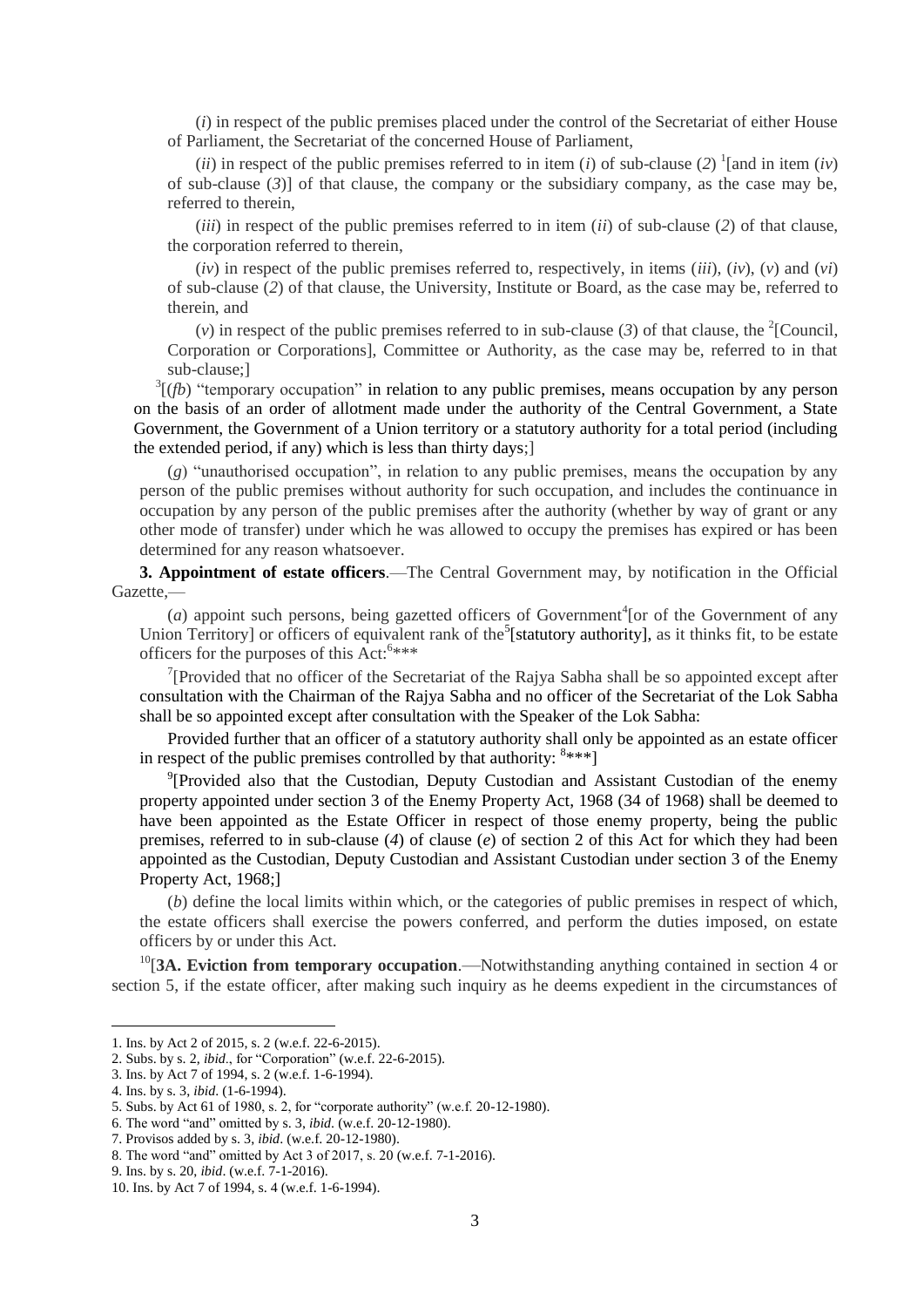the case, is satisfied that any persons who were allowed temporary occupation of any public premises are in unauthorised occupation of the said premises, he may, for reasons to be recorded in writing, make an order for the eviction of such persons forthwith and, thereupon, if such persons refuse or fail to comply with the said order of eviction, he may evict them from the premises and take possession thereof and may, for that purpose, use such force as may be necessary.]

**4.** Issue of notice to show cause against order of eviction.  $\frac{1}{1}(1)$  If the estate officer has information that any person is in unauthorised occupation of any public premises and that he should be evicted, the estate officer shall issue in the manner hereinafter provided a notice in writing within seven working days from the date of receipt of the information regarding the unauthorised occupation calling upon the person concerned to show cause why an order of eviction should not be made.

(*1A*) If the estate officer knows or has reasons to believe that any person is in unauthorised occupation of the public premises, then, without prejudice to the provisions of sub-section (*1*), he shall forthwith issue a notice in writing calling upon the person concerned to show cause why an order of eviction should not be made.

(*1B*) Any delay in issuing a notice referred to in sub-sections (*1*) and (*1A*) shall not vitiate the proceedings under this Act.]

(*2*) The notice shall—

(*a*) specify the grounds on which the order of eviction is proposed to be made; and

 $2^{2}$ [(*b*) require all persons concerned, that is to say, all persons who are, or may be, in occupation of, or claim interest in, the public premises,—

(*i*) to show cause, if any, against the proposed order on or before such date as is specified in the notice, being a date not  $\frac{3}{3}$ [later than] seven days from the date of issue thereof, and

(*ii*) to appear before the estate officer on the date specified in the notice along with the evidence which they intend to produce in support of the cause shown, and also for personal hearing, if such hearing is desired.]

(*3*) The estate officer shall cause the notice to be served by having it affixed on the outer door or some other conspicuous part of the public premises, and in such other manner as may be prescribed, whereupon the notice shall be deemed to have been duly given to all persons concerned.  $4*$ 

 $*$   $*$   $*$   $*$   $*$   $*$ 

**5. Eviction of unauthorised occupants**.  $-\frac{5}{1}$  (*1*) If, after considering the cause, if any, shown by any person in pursuance of a notice under section 4 and any evidence produced by him in support of the same and after personal hearing, if any, given under sub-clause (*ii*) of clause (*b*) of sub-section (*2*) of section 4, the estate officer is satisfied that the public premises are in unauthorised occupation, the estate officer shall make an order of eviction, for reasons to be recorded therein, directing that the public premises shall be vacated, on such date as may be specified in the order but not later than fifteen days from the date of the order, by all persons who may be in occupation thereof or any part thereof, and cause a copy of the order to be affixed on the outer door or some other conspicuous part of the public premises:

Provided that every order under this sub-section shall be made by the estate officer as expeditiously as possible and all endeavour shall be made by him to issue the order within fifteen days of the date specified in the notice under sub-section (*1*) or sub-section (*IA*), as the case may be, of section 4.]

 $(2)$  If any person refuses or fails to comply with the order of eviction  $\delta$  [on or before the date specified in the said order or within fifteen days of the date of its publication under sub-section (*1*), whichever is later,] the estate officer or any other officer duly authorised by the estate officer in this behalf  $\frac{7}{1}$ [may after the date so specified or after the expiry of the period aforesaid, whichever is later, evict that person]

1

<sup>1.</sup> Subs. by Act 2 of 2015, s. 3, for sub-section (*1*) (w.e.f. 22-6-2015).

<sup>2.</sup> Subs. by Act 61 of 1980, s. 4, for clause (*b*) (w.e.f. 20-12-1980).

<sup>3.</sup> Subs. by Act 2 of 2015, s. 3, for "earlier than" (w.e.f. 22-6-2015).

<sup>4.</sup> Sub-section (*4*) omitted by Act 7 of 1994, s. 5 (w.e.f. 1-6-1994).

<sup>5.</sup> Subs. by Act 2 of 2015, s. 4, for sub-section (*1*) (w.e.f. 22-6-2015).

<sup>6.</sup> Subs. by Act 61 of 1980, s. 1, for certain words (w.e.f. 20-12-1980).

<sup>7.</sup> Subs. by s. 6, *ibid*., for "may evict that person" (w.e.f. 20-12-1980).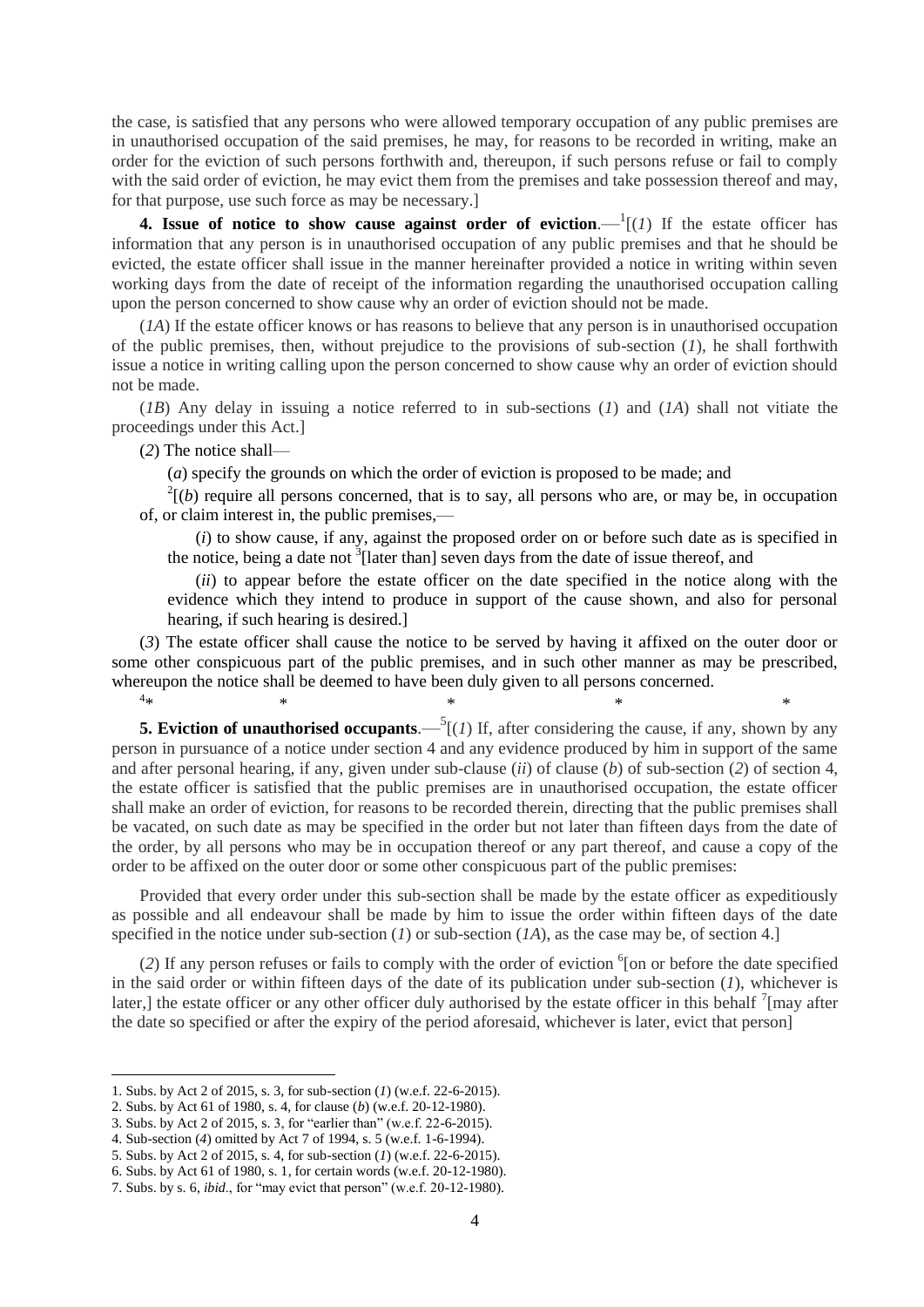from, and take possession of, the public premises and may, for that purpose, use such force as may be necessary.

<sup>1</sup>[Provided that if the estate officer is satisfied, for reasons to be recorded in writing, that there exists any compelling reason which prevents the person from vacating the premises within fifteen days, the estate officer may grant another fifteen days from the date of expiry of the order under sub-section (*1*) to the person to vacate the premises.]

<sup>2</sup>[5A. power to remove unauthorised constructions, etc.— $(I)$  No person shall—

- (*a*) erect or place or raise any building or  $3$  [any movable or immovable structure or fixture],
	- (*b*) display or spread any goods,
	- (*c*) bring or keep any cattle or other animal,

on, or against, or in front of, any public premises except in accordance with the authority (whether by way of grant or any other mode of transfer) under which he was allowed to occupy such premises.

 ${}^{4}$ [(2) Where any building or other immovable structure or fixture has been erected, placed or raised on any public premises in contravention of the provisions of sub-section (*1*), the estate officer may serve upon the person erecting such building or other structure or fixture, a notice requiring him either to remove, or to show cause why he shall not remove such building or other structure or fixture from the public premises within such period, not being less than seven days, as he may specify in the notice; and on the omission or refusal of such person either to show cause, or to remove such building or other structure or fixture from the public premises, or where the cause shown is not, in the opinion of the estate officer, sufficient, the estate officer may, by order, remove or cause to be removed the building or other structure or fixture from the public premises and recover the cost of such removal from the person aforesaid as an arrear of land revenue.

(*3*) Where any movable structure or fixture has been erected, placed or raised, or any goods have been displayed or spread, or any cattle or other animal has been brought or kept, on any public premises, in contravention of the provisions of sub-section (*1*) by any person, the estate officer may, by order, remove or cause to be removed without notice, such structure, fixture, goods, cattle or other animal, as the case may be, from the public premises and recover the cost of such removal from such person as an arrear of land revenue.]

**5B. Order of demolition of unauthorised construction.—(***1***) Where the erection of any building or** execution of any work has been commenced, or is being carried on, or has been completed, on any public premises by any person in occupation of such public premises under an authority (whether by way of grant or any other mode of transfer), and such erection of building or execution of work is in contravention of, or not authorised by, such authority, then, the estate officer may, in addition to any other action that may be taken under this Act or in accordance with the terms of the authority aforesaid, make an order, for reasons to be recorded therein, directing that such erection or work shall be demolished by the person at whose instance the erection or work has been commenced, or is being carried on, or has been completed, within such period, as may be specified in the order  $5***$ 

Provided that no order under this sub-section shall be made unless the person concerned has been given, by means of a notice <sup>6</sup>[of not less than seven days] served in the prescribed manner, a reasonable opportunity of showing cause why such order should not be made.

(*2*) Where the erection or work has not been completed, the estate officer may, by the same order or by a separate order, whether made at the time of the issue of the notice under the proviso to sub-section (*1*) or at any other time, direct the person at whose instance the erection or work has been

<sup>1.</sup> Ins. by Act 2 of 2015, s. 4 (w.e.f. 22-6-2015).

<sup>2.</sup> Ins. by Act 61 of 1980, s. 6 (w.e.f. 20-12-1980).

<sup>3.</sup> Subs. by Act 35 of 1984, s. 2, for "other structure or fixture" (w.e.f. 13-11-1984).

<sup>4.</sup> Subs. by s. 2, *ibid*., for sub-section (*2*) (w.e.f. 13-11-1984).

<sup>5.</sup>Certain words, brackets and figure omitted by s. 3, *ibid*. (w.e.f. 13-11-1984).

<sup>6.</sup> Ins. by s. 3, *ibid*. (w.e.f. 13-11-1984).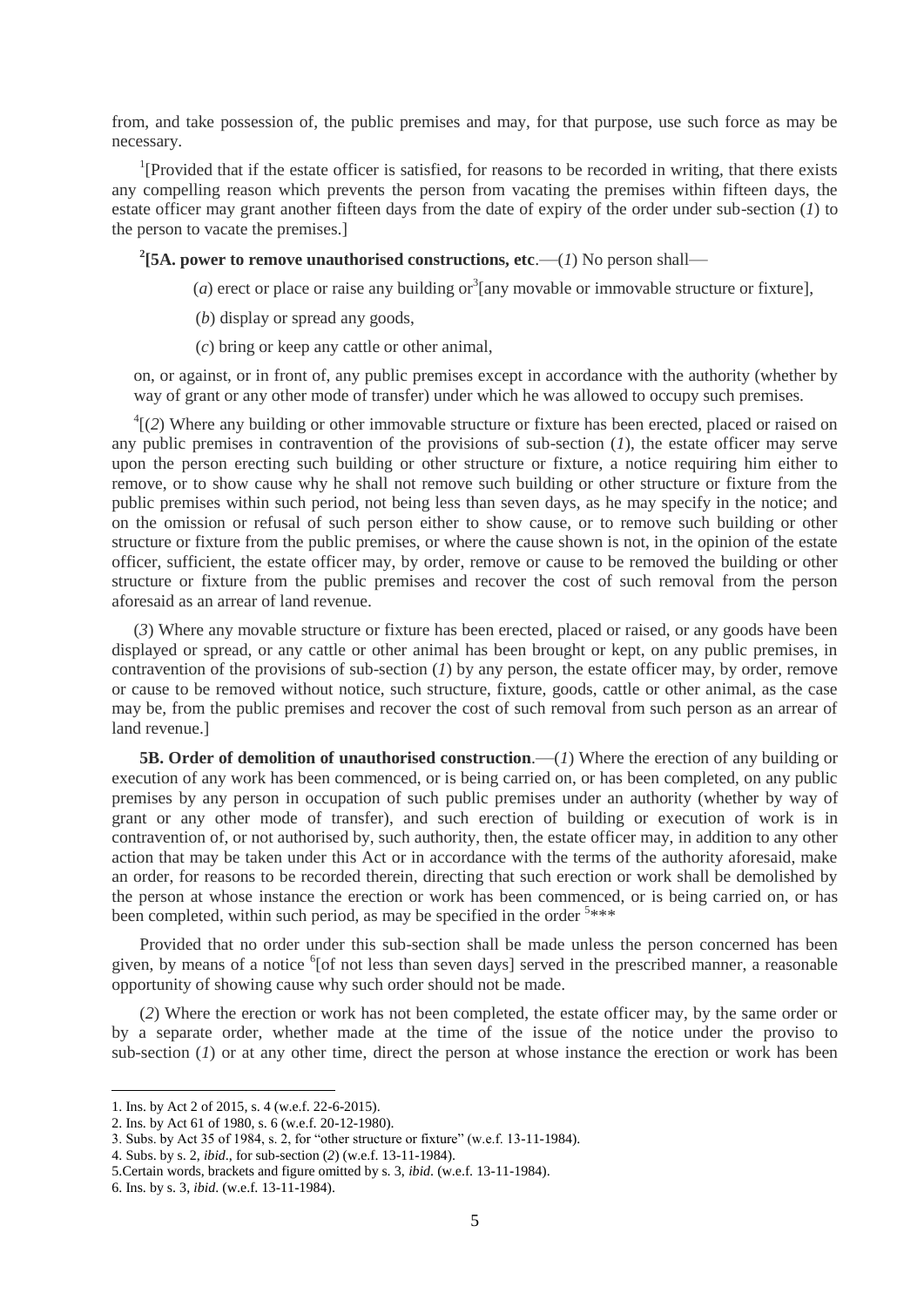commenced, or is being carried on, to stop the erection or work until the expiry of the period within which an appeal against the order of demolition, if made, may be preferred under section 9.

(*3*) The estate officer shall cause every order made under sub-section (*1*), or, as the case may be, under sub-section (*2*), to be affixed on the outer door, or some other conspicuous part, of the public premises.

(*4*) Where no appeal has been preferred against the order of demolition made by the estate officer under sub-section (*1*) or where an order of demolition made by the estate officer under that sub-section has been confirmed on appeal, whether with or without variation, the person against whom the order has been made shall comply with the order within the period specified therein, or, as the case may be, within the period, if any, fixed by the appellate officer on appeal, and, on the failure of the person to comply with the order within such period, the estate officer or any other officer duly authorised by the estate officer in this behalf, may cause the erection or work to which the order relates to be demolished.

(*5*) Where an erection or work has been demolished, the estate officer may, by order, require the person concerned to pay the expenses of such demolition within such time, and in such number of instalments, as may be specified in the order.]

<sup>1</sup>[5C. Power to seal unauthorised constructions.—(*1*) It shall be lawful for the estate officer, at any time, before or after making an order of demolition under section 5B, to make an order directing the sealing of such erection or work or of the public premises in which such erection or work has been commenced or is being carried on or has been completed in such manner as may be prescribed, for the purpose of carrying out the provisions of this Act, or for preventing any dispute as to the nature and extent of such erection or work.

(*2*) Where any erection or work or any premises in which any erection or work is being carried on has, or have been sealed, the estate officer may, for the purpose of demolishing such erection or work in accordance with the provisions of this Act, order such seal to be removed.

(*3*) No person shall remove such seal except—

(*a*) under an order made by the estate officer under sub-section (*2*); or

(*b*) under an order of the appellate officer made in an appeal under this Act.]

**6. Disposal of property left on public premises by unauthorised occupants**.—(*1*) Where any persons have been evicted from any public premises under section  $5<sup>2</sup>$  [or where any building or other work has been demolished under section 5BL the estate officer may, after giving fourteen days, notice to the persons from whom possession of the public premises has been taken and after publishing the notice in at least one newspaper having circulation in the locality, remove or cause to be removed or dispose of by public auction any property remaining on such premises.

 $2[(1A)$  Where any goods, materials, cattle or other animal have been removed from any public premises under section 5A, the estate officer may, after giving fourteen days' notice to the persons owning such goods, materials, cattle or other animal and after publishing the notice in at least one newspaper having circulation in the locality, dispose of, by public auction, such goods, materials, cattle or other animal.

(*1B*) Notwithstanding anything contained in sub-sections (*1*) and (*1A*), the giving or publication of any notice referred to therein shall not be necessary in respect of any property which is subject to speedy and natural decay, and the estate officer may, after recording such evidence as he may think fit, cause such property to be sold or otherwise disposed of in such manner as he may think fit.]

(*2*) Where any property is sold under sub-section (*1*), the sale proceeds thereof shall, after deducting the expenses of the sale and the amount, if any, due to the Central Government or the  $3$ [statutory]

<sup>1.</sup> Ins. by Act 35 of 1984, s. 4 (w.e.f. 13-11-1984).

<sup>2.</sup> Ins. by Act 61 of 1980, s. 7 (w.e.f. 20-12-1980).

<sup>3.</sup> Subs. by s. 2, *ibid*., for "corporate authority" (w.e.f. 20-12-1980).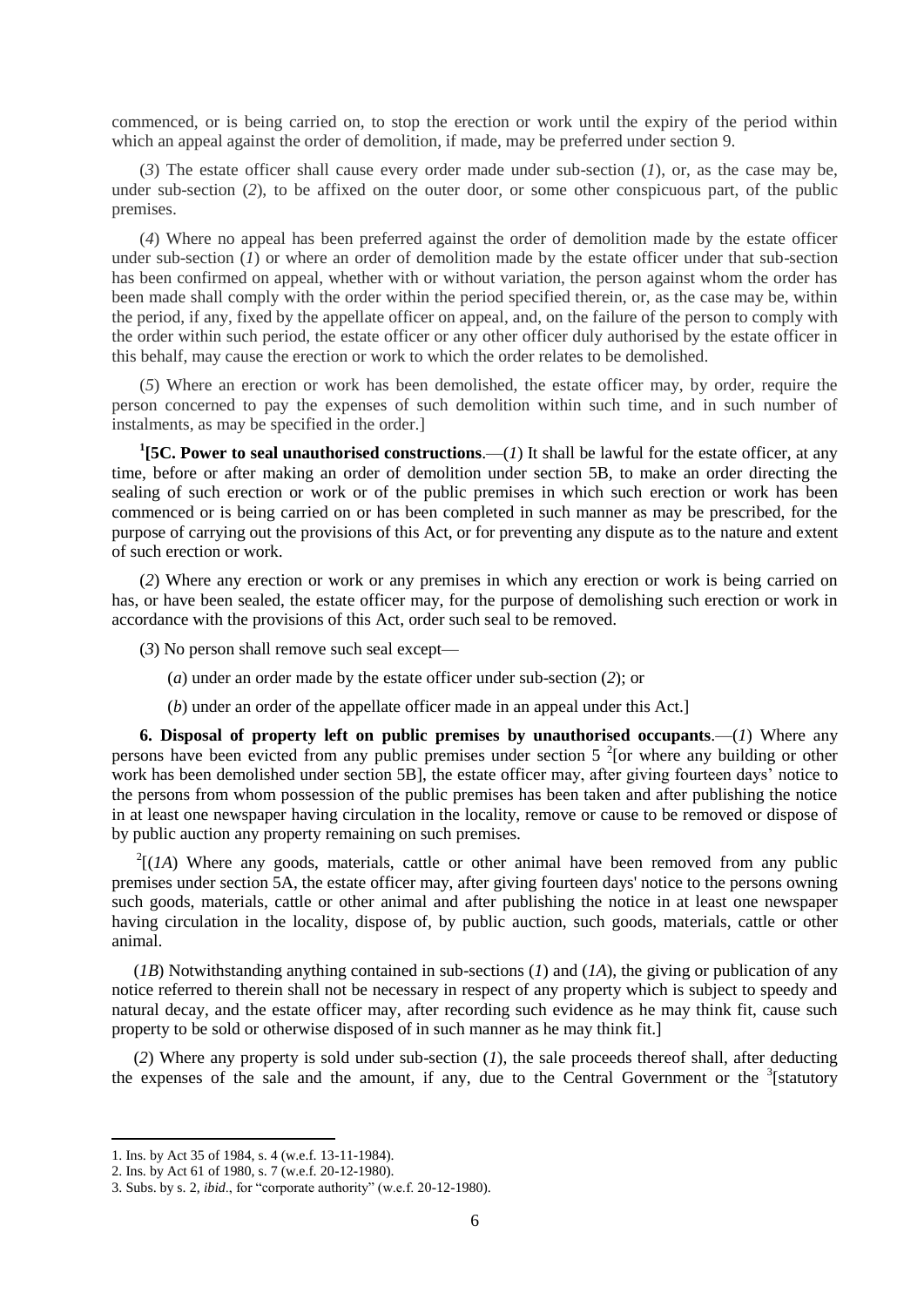authority] on account of arrears of rent or damages or costs, be paid to such person or persons as may appear to the estate officer to be entitled to the same:

Provided that where the estate officer is unable to decide as to the person or persons to whom the balance of the amount is payable or as to the apportionment of the same, he may refer such dispute to the civil court of competent jurisdiction and the decision of the court thereon shall be final.

 $1$ [(2A) The expression "costs", referred to in sub-section (2), shall include the cost of removal recoverable under section 5A and the cost of demolition recoverable under section 5B.]

**7. Power to require payment of rent or damages in respect of public premises**.—(*1*) Where any person is in arrears of rent payable in respect of any public premises, the estate officer may, by order, require that person to pay the same within such time and in such instalments as may be specified in the order.

(*2*) Where any person is, or has at any time been, in unauthorised occupation of any public premises, the estate officer may, having regard to such principles of assessment of damages as may be prescribed, assess the damages on account of the use and occupation of such premises and may, by order, require that person to pay the damages within such time and in such instalments as may be specified in the order.

 $2^{2}$ [(2A) While making an order under sub-section (*1*) or sub-section (2), the estate officer may direct that the arrears of rent or, as the case may be, damages shall be payable together with  $\frac{3}{2}$  [compound interest] at such rate as may be prescribed, not being a rate exceeding the current rate of interest within the meaning of the Interest Act, 1978 (14 of 1978).]

(*3*) No order under sub-section (*1*) or sub-section (*2*) shall be made against any person until after the issue of a notice in writing to the person calling upon him to show cause  $\frac{4}{3}$  within seven days from the date of issue thereof], why such order should not be made, and until his objections, if any, and any evidence he may produce in support of the same, have been considered by the estate officer.

 $<sup>5</sup>$ [(4) Every order under this section shall be made by the estate officer as expeditiously as possible</sup> and all endeavour shall be made by him to issue the order within fifteen days of the date specified in the notice.]

**8. Powers of estate officers**.—An estate officer shall, for the purpose of holding any inquiry under this Act, have the same powers as are vested in a civil court under the Code of Civil Procedure, 1908 (5 of 1908) when trying a suit in respect of the following matters, namely:—

(*a*) summoning and enforcing the attendance of any person and examining him on oath;

(*b*) requiring the discovery and production of documents;

(*c*) any other matter which may be prescribed.

**9. Appeals**.—(*1*) An appeal shall lie from every order of the estate officer made in respect of any public premises under <sup>6</sup>[section 5 or section 5B] <sup>7</sup>[or section 5C] or section 7 to an appellate officer who shall be the district judge of the district in which the public premises are situate or such other judicial officer in that district of not less than ten years standing as the district judge may designate in this behalf.

(*2*) An appeal under sub-section (*1*) shall be preferred,—

(*a*) in the case of an appeal from an order under section 5,  $\frac{8}{3}$  [within twelve days] from the date of publication of the order under sub-section  $(I)$  of that section; <sup>9\*\*\*</sup>

<sup>1.</sup> Ins. by Act 61 of 1980, s. 7 (w.e.f. 20-12-1980).

<sup>2.</sup> Ins. by s. 8, *ibid*. (w.e.f. 20-12-1980).

<sup>3.</sup> Subs. by Act 2 of 2015, s. 5, for "simple interest" (w.e.f. 22-6-2015).

<sup>4.</sup> Subs. by s. 5, *ibid*., for certain words (w.e.f. 22-6-2015).

<sup>5.</sup> Ins. by s. 5, *ibid*. (w.e.f. 22-6-2015).

<sup>6.</sup> Subs. by Act 61 of 1980, s. 9, for "section 5" (w.e.f. 20-12-1980).

<sup>7.</sup> Ins. by Act 35 of 1984, s. 5 (w.e.f. 13-11-1984).

<sup>8.</sup> Subs. by Act 61 of 1980, s. 9, for "within fifteen days" (w.e.f. 20-12-1980).

<sup>9.</sup> The word "and" omitted by Act 35 of 1984, s. 5 (w.e.f. 13-11-1984).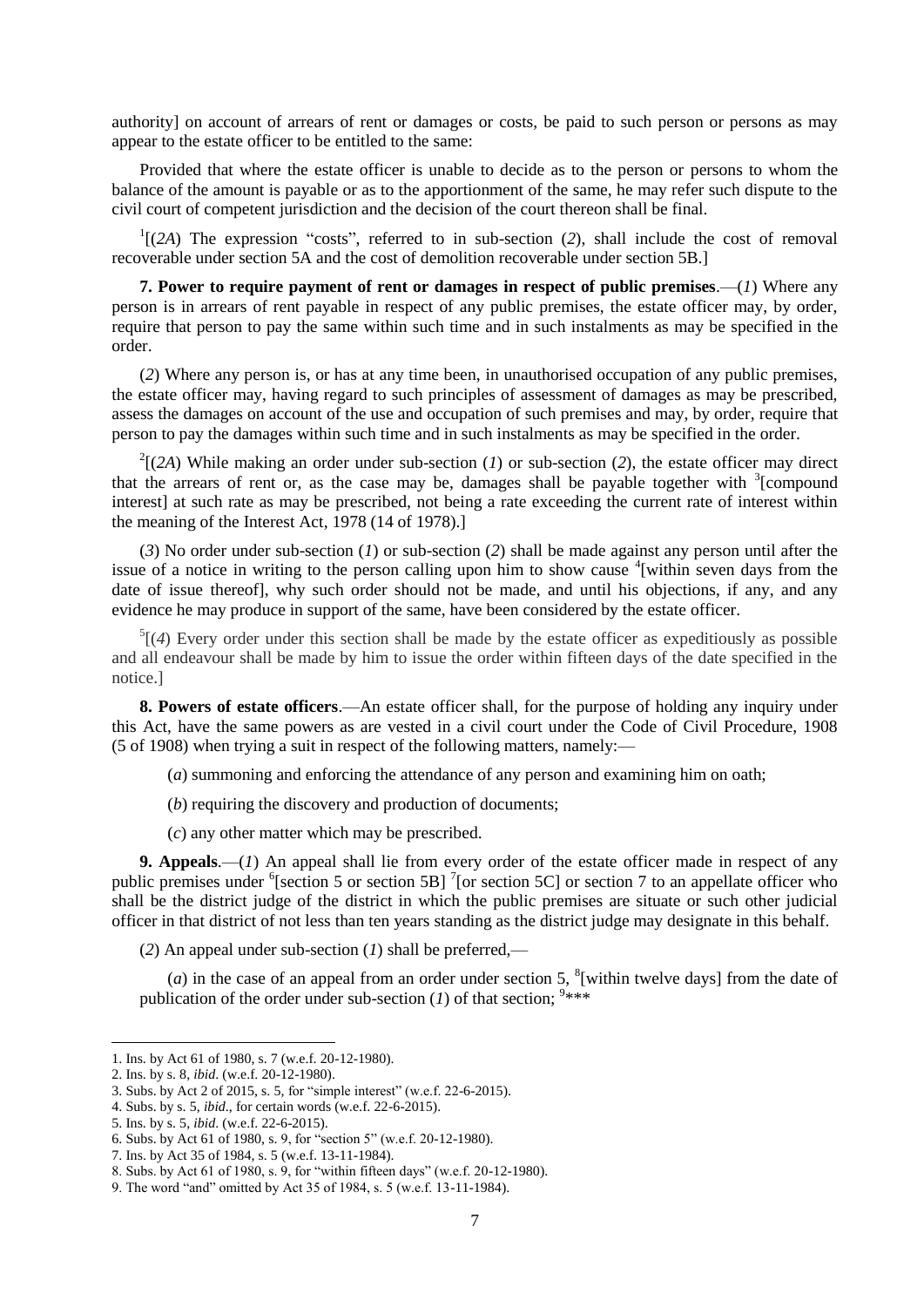(b) in the case of an appeal from an order  $\frac{1}{2}$  [under section 5B or section 7, within twelve days] from the date on which the order is communicated to the appellant; <sup>2</sup>[and]

 $2\cdot$  (*c*) in the case of an appeal from an order under section 5C, within twelve days from the date of such order:]

 $3$ [Provided that the appellate officer may entertain the appeal in exceptional cases after the expiry of the said period, if he is satisfied for reasons to be recorded in writing that there was compelling reasons which prevented the person from filing the appeal in time.]

(*3*) Where an appeal is preferred from an order of the estate officer, the appellate officer may stay the enforcement of that order for such period and on such conditions as he deems fit:

<sup>4</sup>[Provided that where the construction or erection of any building or other structure or fixture or execution of any other work was not completed on the day on which an order was made under section 5B for the demolition or removal of such building or other structure or fixture, the appellate officer shall not make any order for the stay of enforcement of such order, unless such security, as may be sufficient in the opinion of the appellate officer, has been given by the appellant for not proceeding with such construction, erection or work pending the disposal of the appeal.]

 $<sup>5</sup>$ [(4) Every appeal under this section shall be disposed of by the appellate officer as expeditiously as</sup> possible and every endeavour shall be made to dispose of the appeal finally within one month from the date of filing the appeal, after providing the parties an opportunity of being heard.]

(*5*) The costs of any appeal under this section shall be in the discretion of the appellate officer.

(*6*) For the purposes of this section, a presidency-town shall be deemed to be a district and the chief judge or the principal judge of the city civil court therein shall be deemed to be the district judge of the district.

**10. Finality of orders**.—Save as otherwise expressly provided in this Act, every order made by an estate officer or appellate officer under this Act shall be final and shall not be called in question in any original suit, application or execution proceeding and no injunction shall be granted by any court or other authority in respect of any action taken or to be taken in pursuance of any power conferred by or under this Act.

**11. Offences and penalty.**  $\int_{0}^{6} (1)$  If any person unlawfully occupies any public premises, he shall be be punishable with simple imprisonment for a term which may extend to six months, or with fine which may extend to five thousand rupees, or with both:

Provided that a person who, having been lawfully in occupation of any public premises by virtue of any authority (whether by way of grant, allotment or by any other mode whatsoever) continues to be in occupation of such premises after such authority has ceased to be valid, shall not be guilty of such offence.]

 $T(2)$ ] If any person who has been evicted from any public premises under this Act again occupies the premises without authority for such occupation, he shall be punishable with imprisonment for a term which may extend to one year, or with fine which may extend to  $\delta$  five thousand rupees], or with both.

 $T$ [(3)] Any magistrate convicting a person under <sup>9</sup>[sub-section (2)] may make an order for evicting that person summarily and he shall be liable to such eviction without prejudice to any other action that may be taken against him under this Act.

<sup>1.</sup> Subs. by Act 61 of 1980, s. 9, for "under section 7, within fifteen days" (w.e.f. 20-12-1980).

<sup>2.</sup> Ins. by Act 35 of 1984, s. 5 (w.e.f. 13-11-1984).

<sup>3.</sup> Ins. by Act 2 of 2015, s. 6 (w.e.f. 22-6-2015).

<sup>4.</sup> The proviso added by Act 61 of 1980, s. 9 (w.e.f. 20-12-1980).

<sup>5.</sup> Subs. by Act 2 of 2015, s. 6, for sub-section (*4*) (w.e.f. 22-6-2015).

<sup>6.</sup> Ins. by Act 35 of 1984, s. 6 (w.e.f. 13-11-1984).

<sup>7.</sup> Sub-sections (*1*) and (*2*) renumbered as sub-sections (*2*) and (*3*) thereof by s. 6, *ibid*. (w.e.f. 13-11-1984).

<sup>8.</sup> Subs. by s. 6, *ibid*., for "one thousand rupees" (w.e.f. 13-11-1984).

<sup>9.</sup> Subs. by s. 6, *ibid*., for "sub-section (*1*)" (w.e.f. 13-11-1984).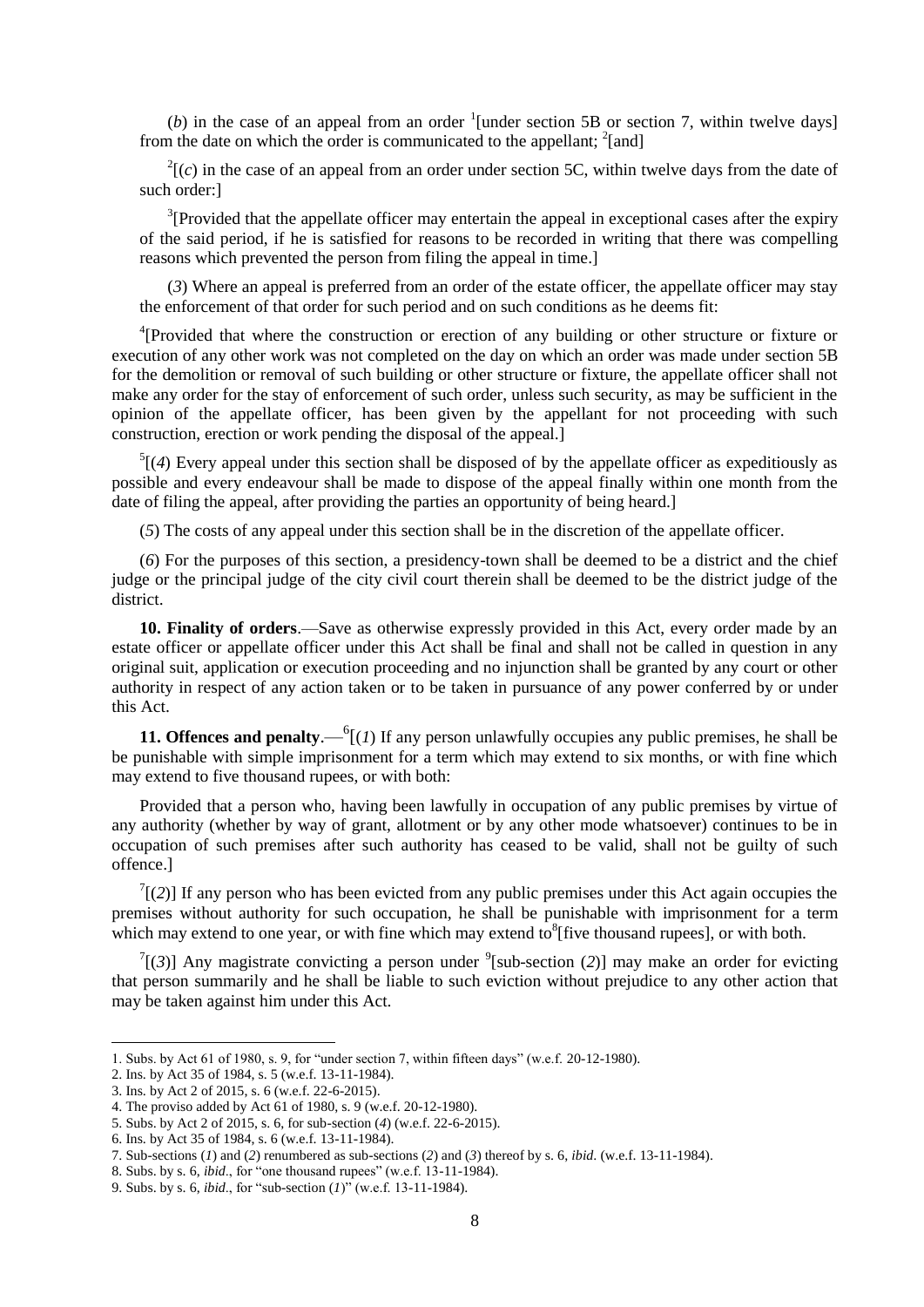<sup>1</sup>[11A. Offences under section 11 to be cognizable.—The Code of Criminal Procedure, 1973 (2 of 1974), shall apply to an offence under section 11 as if it were a cognizable offence—

(*i*) for the purposes of investigation of such offence, and

(*ii*) for the purposes of matters, other than—

(*1*) matters referred to in section 42 of that Code, and

(*2*) arrest of a person except on the complaint of, or upon information received from,—

(*a*) a Group A officer as may be appointed by the Central Government, in the case of an offence in relation to the public premises specified in sub-clause (*1*) of clause (*e*) of section 2;

(*b*) an officer equivalent to the rank of a Group A officer of the Central Government or where it is not possible to specify an officer of such equivalent rank, such executive officer as may be appointed by the statutory authority in the case of an offence in relation to the public premises specified in sub-clause (*2*) of clause (*e*) of section 2;

(*c*) such Deputy Commissioner, in the case of an offence in relation to the public premises belonging to the Municipal Corporation of Delhi, as may be appointed by the Administrator of the Union territory of Delhi;

(*d*) the Secretary, New Delhi Municipal Committee, in the case of an offence in relation to the public premises belonging to the New Delhi Municipal Committee;

(*e*) the Secretary of a notified area committee, in the case of an offence in relation to the public premises belonging to that committee;

(*f*) such Director, in the case of an offence in relation to the public premises belonging to the Delhi Development Authority, as may be appointed by the Administrator of the Union territory of Delhi.]

**12. Power to obtain information**.—If the estate officer has reason to believe that any persons are in unauthorised occupation of any public premises, the estate officer or any other officer authorised by him in this behalf may require those persons or any other person to furnish information relating to the names and other particulars of the persons in occupation of the public premises and every person so required shall be bound to furnish the information in his possession.

13. Liability of heirs and legal representatives.—(1) Where any person against whom any proceeding for the determination of arrears of rent or for the assessment of damages <sup>2</sup> [or for the determination of the amount payable by way of interest on such arrears of rent or damages] is to be or has been taken dies before the proceeding is taken or during the pendency thereof, the proceeding may be taken or, as the case may be, continued against the heirs or legal representatives of that person.

 $2[(1A)$  Where any person from whom any cost of removal of any building or other structure or fixture, or, as the case may be, any goods, cattle or other animal is to be recovered under sub-section  $(2)^3$  [or sub-section (*3*)] of section 5A, or any expenses of demolition are to be recovered under sub-section (*5*) of section 5B, dies before any proceeding is taken for the recovery of such cost or during the pendency thereof, the proceeding may be taken or, as the case may be, continued against the heirs or legal representatives of that person.]

(2) Any amount due to the Central Government or the <sup>4</sup>[statutory authority] from any person whether by way of arrears of <sup>5</sup>[rent or damages or costs of removal referred to in section 5A or expenses of demolition referred to in section 5B or interest referred to in sub-section (*2A*) of section 7 or any other

1

<sup>1.</sup> Ins. by Act 35 of 1984, s. 7 (w.e.f. 13-11-1984).

<sup>2.</sup> Ins. by Act 61 of 1980, s. 10 (w.e.f. 20-12-1980).

<sup>3.</sup> Ins. by Act 35 of 1984, s. 8 (w.e.f. 13-11-1984).

<sup>4.</sup> Subs. by Act 61 of 1980, s. 2, for "corporate authority" (w.e.f. 20-12-1980).

<sup>5.</sup> Subs. by s. 10, *ibid*., for "rent or damages or costs" (w.e.f. 20-12-1980).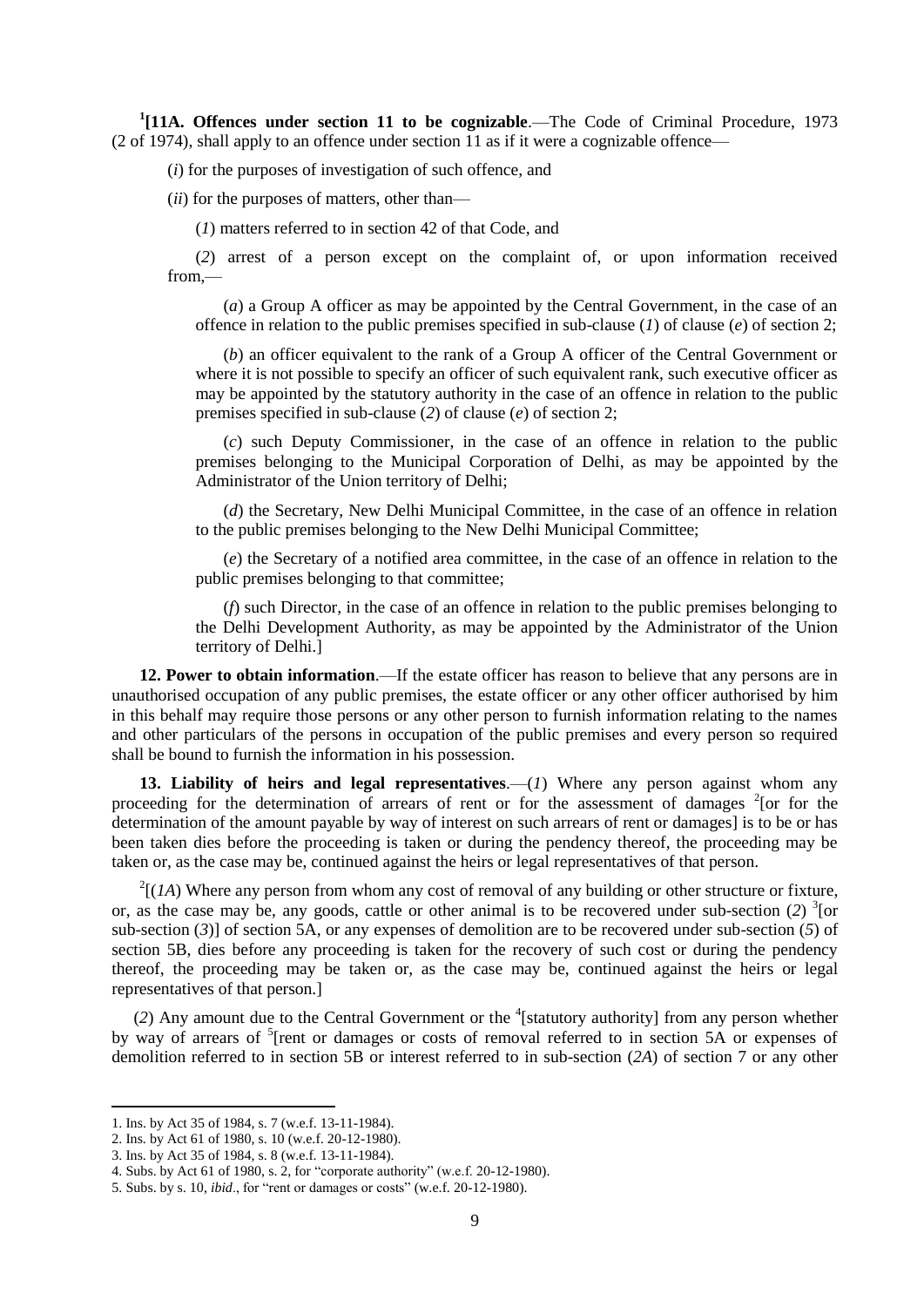cost] shall, after the death of the person, be payable by his heirs or legal representatives but their liability shall be limited to the extent of the assets of the deceased in their hands.

**14. Recovery of rent, etc., as an arrear of land revenue**.—If any person refuses or fails to pay <sup>1</sup>[the expenses of demolition payable under sub-section (*5*) of section 5B or] the arrears of rent payable under sub-section (*1*) of section 7 or the damages payable under sub-section (2) <sup>1</sup>[or the interest determined under sub-section (*2A*)] of that section or the costs awarded to the Central Government or the <sup>2</sup>[statutory authority] under sub-section (5) of section 9 or any <sup>3</sup>[portion of such rent, damages, expenses, interest] or costs, within the time, if any, specified therefor in the order relating thereto, the estate officer may issue a certificate for the amount due to the Collector who shall proceed to recover the same as an arrear of land revenue.

<sup>4</sup>[15. Bar of jurisdiction.—No court shall have jurisdiction to entertain any suit or proceeding in respect of—

(*a*) the eviction of any person who is in unauthorised occupation of any public premises, or

(*b*) the removal of any building, structure or fixture or goods, cattle or other animal from any public premises under section 5A, or

(*c*) the demolition of any building or other structure made, or ordered to be made, under section 5B, or

 $<sup>5</sup>[(cc)$  the sealing of any erection or work or of any public premises under section 5C, or]</sup>

(*d*) the arrears of rent payable under sub-section (*1*) of section 7 or damages payable under sub-section (*2*), or interest payable under sub-section (*2A*), of that section, or

(*e*) the recovery of—

(*i*) costs of removal of any building, structure or fixture or goods, cattle or other animal under section 5A, or

(*ii*) expenses of demolition under section 5B, or

(*iii*) costs awarded to the Central Government or statutory authority under sub-section (*5*) of section 9, or

(*iv*) any portion of such rent, damages, costs of removal, expenses of demolition or costs awarded to the Central Government or the statutory authority.]

**16. Protection of action taken in good faith**.—No suit, prosecution or other legal proceeding shall lie against the Central Government or the  $2$ [statutory authority] or the appellate officer or the estate officer in respect of anything which is in good faith done or intended to be done in pursuance of this Act or of any rules or orders made thereunder.

**17. Delegation of powers**.—The Central Government may, by notification in the Official Gazette, direct that any power exercisable by it under this Act shall, subject to such conditions if any, as may be specified in the notification be exercisable also by a State Government or an officer of the State Government or an officer of the State Government.

**18. Power to make rules**.—(*1*) The Central Government may, by notification in the Official Gazette, make rules for carrying out the purposes of this Act.

1

<sup>1.</sup> Ins. by Act 61 of 1980, s. 11 (w.e.f. 20-12-1980).

<sup>2.</sup> Subs. by s. 2, *ibid*., for "corporate authority" (w.e.f. 20-12-1980).

<sup>3.</sup> Subs. by s. 11, *ibid*., for "portion of such rent, damages" (w.e.f. 20-12-1980).

<sup>4.</sup> Subs. by s. 12, *ibid*., for section 15 (w.e.f. 20-12-1980).

<sup>5.</sup> Ins. by Act 35 of 1984, s. 9 (w.e.f. 13-11-1984).